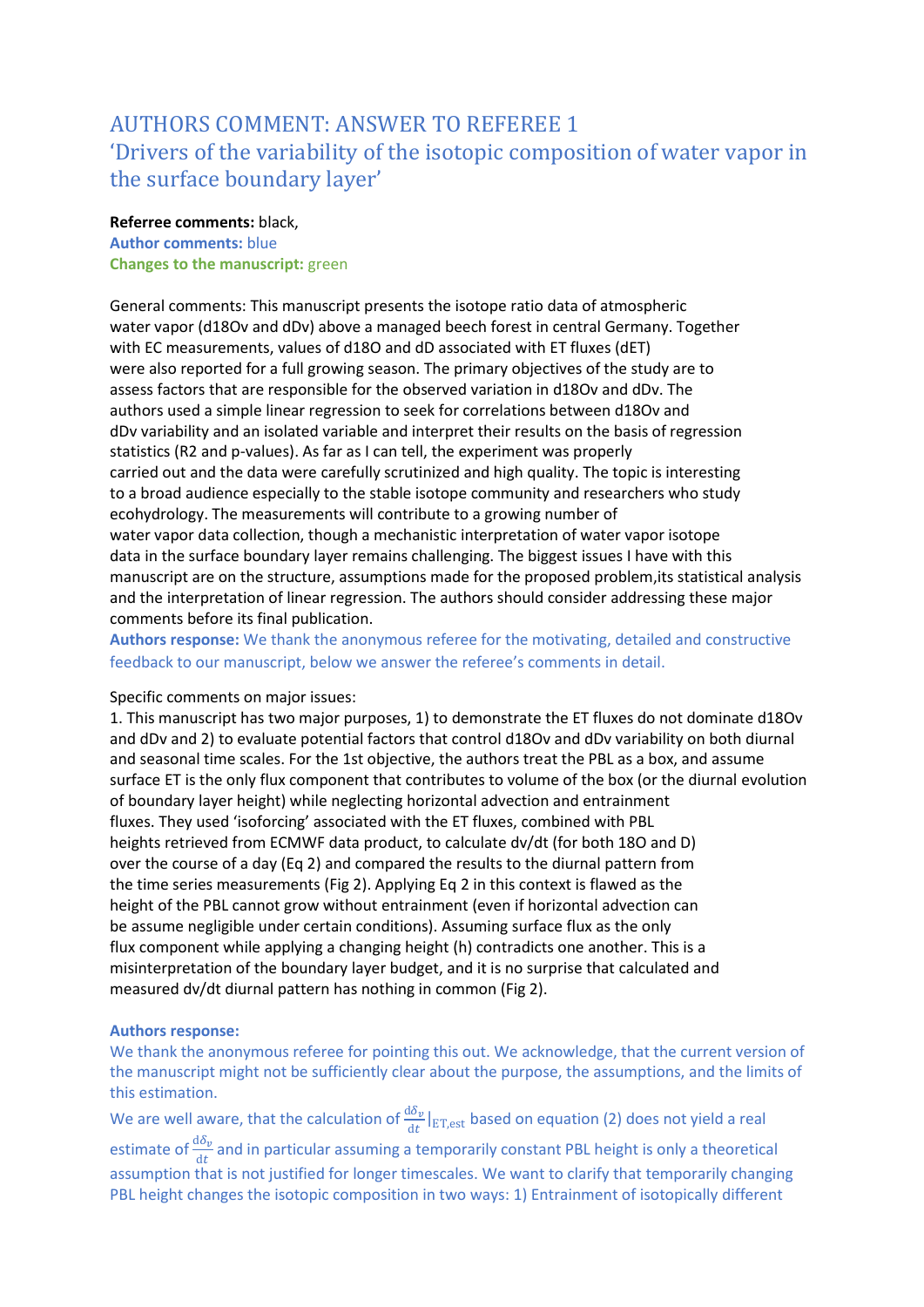material from higher layers and 2) Changes in the relative fraction between the gas masses (i.e. dilution of the isoforcing signal over a larger volume). For our thought experiment we assume entrainment to not directly change  $\delta_v$  by different material but only allow an influence of  $\delta_v$  by dilution. The influence of local ET on  $\delta_v$  is diluted by different PBL heights at different times of the day, thus throughout the day, IF/h reflects the influence of ET on  $\delta_{\rm v}$  in a boundary layer with a certain (slowly changing) height.

With the calculation based on equation 2, we quantify the influence of local ET on the isotopic composition of the boundary layer by making a quantitative thought experiment. More specifically, we do not aim at fully modelling  $\delta_y$  (which is beyond the scope of our manuscript), but we want to answer the following question: How would local ET influence the delta value of the PBL ( $\delta_{\rm v}$ ) if local ET would be the only process that (significantly) influences  $\delta_{v}$ . More particular: We want to quantify/identify the influence of local ET for the theoretical case, that throughout the day entrainment would change PBL height as observed, but would not change  $\delta_{v}$ . By doing so, we isolate the influence of local ET on  $\delta_y$ . In particular, this reflects the influence of local ET better than assuming a constant PBL height and we find evidence that just using IF values alone is inappropriate to conclude about the influence of local ET on  $\delta_{v}$ . This is discussed in Line 224 FF of the revised manuscript when we discuss possible interpretations of the diurnal cycle of isoforcing and in Line 267 FF, when we discuss that correlations between  $\delta_{\text{vand}}\delta_{\text{ET}}$  should not be over-interpreted. Thus, this approach, despite its limitations, yields a quantitative estimate for isoforcing-related changes in  $\delta_{v}$  which is more appropriate than directly using isoforcing values or using isoforcing values in combination with assuming a PBL height that is constant throughout the day. For this reason, we would like to keep this approach in the manuscript, but we revised the manuscript to be clearer about the purpose and the limitations of this approach, in particular, we rewrote section 2.4 of the manuscript. We changed the manuscript to explicitly mention that the quantity, which we now call  $\frac{d\delta_v}{dt}|_{ET,est}$ , is not the real change in delta value, but only a theoretical estimate of the influence of ET, which is only one out of many. In the revised manuscript we changed section 2.4 about the Calculation of evapotranspiration-related change in  $\delta_{v}$ , to be clearer about about the purpose, the assumptions and the limits of this estimation. Further, we differentiate strictly between d  $\delta_{v}$ /dt\_meas and  $\frac{d\delta_{\bm v}}{dt}|_{\text{ET,est}}$  to make clear that these two quantities are not the same.

#### **2.4 Calculation of evapotranspiration-related change in** δ<sup>v</sup>

We quantify the influence of local ET on the isotopic composition of the boundary layer by making a quantitative thought experiment. How would local ET influence the delta value of the PBL ( $\delta_v$ ) if local ET would be the only process that (significantly) influences  $\delta_{\rm v}$ ?. To answer this question, we use isoforcing values, that are based on EC measurements of the magnitude of ET  $F_{ET}$  and its isotopic composition  $\delta_{ET}$  (see Braden-Behrens2019). We further assume a simple isotopic mass balance model (see e.g. Lai2006) with only one flux component (ET) from the surface and no influence of horizontal advection or entrainment on δ<sub>v</sub> (see alsoSturm2012,Braden-Behrens2019). If this assumption would be fulfilled, isoforcing IF can be interpreted as the rate of change of the atmospheric delta value multiplied by the temporarily constant boundary layer height h (see e.g. Lai2006).

IF = 
$$
\frac{F_{ET}}{C_a \rho_a} (\delta_{ET} - \delta_v) = h \frac{d \delta_v}{dt} |_{ET, est}
$$
  
\n $\Rightarrow \frac{d \delta_v}{dt} |_{ET, est} = \frac{IF}{h}$  (Eq. 2 and 3)

With the evaporative flux F\_ET, its isotopic composition  $\delta_{E\text{T}}$  the atmospheric mole fraction C<sub>a</sub>, the molar density of atmospheric air rho<sub>a</sub>, the atmosphere's isotopic composition δ<sub>v</sub> and the height h of the planetary boundary layer (PBL).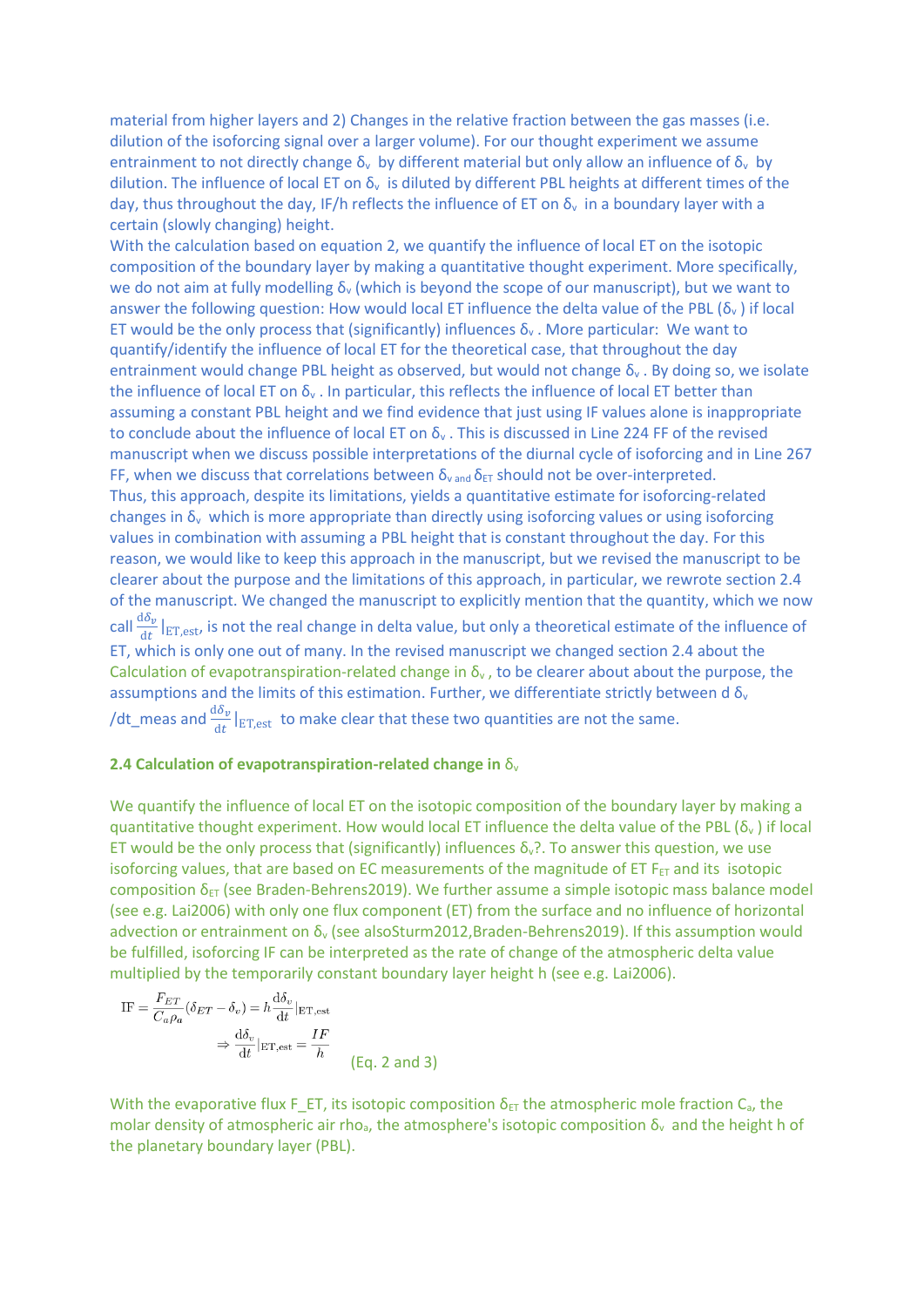We use Eq. \refeq:isoforcing2 to calculate  $\frac{d\delta_v}{dt}|_{ET,est}$  for our measurements at different times of the day with a simultaneous estimation of the PBL height for each data point. As evident from Eq. 3 the influence of local ET on  $\delta_v$  is diluted by different PBL heights h. Thus in particular as h changes throughout the day,  $\frac{d\delta_v}{dt}|_{ET,est} = IF/h$  reflects the influence of ET on  $\delta_v$  in a boundary layer with a certain (slowly changing) height. The resulting quantity  $\frac{d\delta_v}{dt}|_{ET,est}$  yields a theoretical estimate for the influence of local ET on  $\delta_{v}$ . However, the real change of  $\delta_{v}$  is composed of changes related to many different drivers such as entrainment or horizontal advection see e.g.Griffis2007.

# Secondly, why would the authors even bother to do this exercise? As later stated by the authors (ln 189-190) "A discussion of the influence of local ET that is purely based on isoforcing IF overlooks the influence of boundary layer mixing processes."

**Authors response:** Our sentence was not clear enough in the original manuscript. We referred to a discussion of the impact of ET based on isoforcing values IF versus a discussion based on  $\frac{d\delta_{\bm v}}{dt}|_{\rm ET, est}$ (which includes a changing PBL-height). We do not refer to a general discussion of drivers of  $\delta_{v}$ , but more specifically on the role of h when calculating the impact of local ET on measured  $\delta_{v}$ . This has sometimes been discussed and estimated with assuming a PBL height that is constant on longer timescales. We change this sentence and add a discussion of the diurnal cycle of isoforcing: 'Our data shows that a discussion of the influence of local ET that is purely based on isoforcing IF and does not include PBL height yields an over/underestimation of  $\frac{d\delta_v}{dt}|_{ET,est}$ . If we simply would assume a constant PBL height of eg. 1km, we would underestimate the influence of local ET for most of the times except around midday in spring and autumn. Further, if we would have used the diurnal cycles of isoforcing (see Fig. 1) as an indication for the influence of ET on  $\delta_{\rm v}$  throughout the day, we would have concluded that ET has the strongest influence on ET around midday. Our estimation of  $d\delta_{\pmb v}$  $\frac{d\sigma_{\nu}}{dt}|_{ET,est}$  on the other hand shows a comparable magnitude in the mornings and in the evenings, while the comparison to  $\frac{d\delta_{\bm v}}{dt}$  shows that  $\delta_{\rm v}$  is dominantly driven by other processes such as entrainment around midday. Thus, we further conclude that due to the large variability of the boundary layer height h, it is essential to account for h when estimating the influence of local ET on ambient water vapor.'

The authors later (LINES 190 FF) stated that "the concurrent trends in the diurnal cycles of CH2O and dv indicate, that entrainment dominantly influences dv from the forenoon to the afternoon:" and ": : : we observe this indication for a dominant influence of entrainment from the forenoon to the afternoon

also in summer." If you can make these conclusions from the observation (which the authors did), why trying to prove (and did it incorrectly) something that the data have already shown? This whole section should be scratched in my view.

**Authors response:** We still would like to keep the quantification of  $\frac{d\delta_v}{dt}|_{ET,est}$ , because we think it is more convincing to show both: a) a direct but only qualitative **indication** for the influence of entrainment by simply interpreting the shape of the diurnal cycles of C and  $\delta_{v}$  and b) the quantitative estimation of  $\frac{d\delta_v}{dt}|_{ET,est}$  in comparison with the measured  $\frac{d\delta_v}{dt}$ . This way, we can identify the magnitude of isoforcing related change in  $\delta_{v}$ .

2. For the second objective, the authors identify 4 potential factors that influence seasonal availability of dv: local ET, Rayleigh distillation, selective water use by plants and temperature. The author applied a simple linear regression between dv and each of these factors to look for correlations. There are several problems in the statistical analysis used by the authors. First, the authors should distinguish processes from state variables. Secondly, these factors are not independent from one another, for example, ET and Rayleigh distillation are both temperature dependent. A simple linear regression ignores the interactive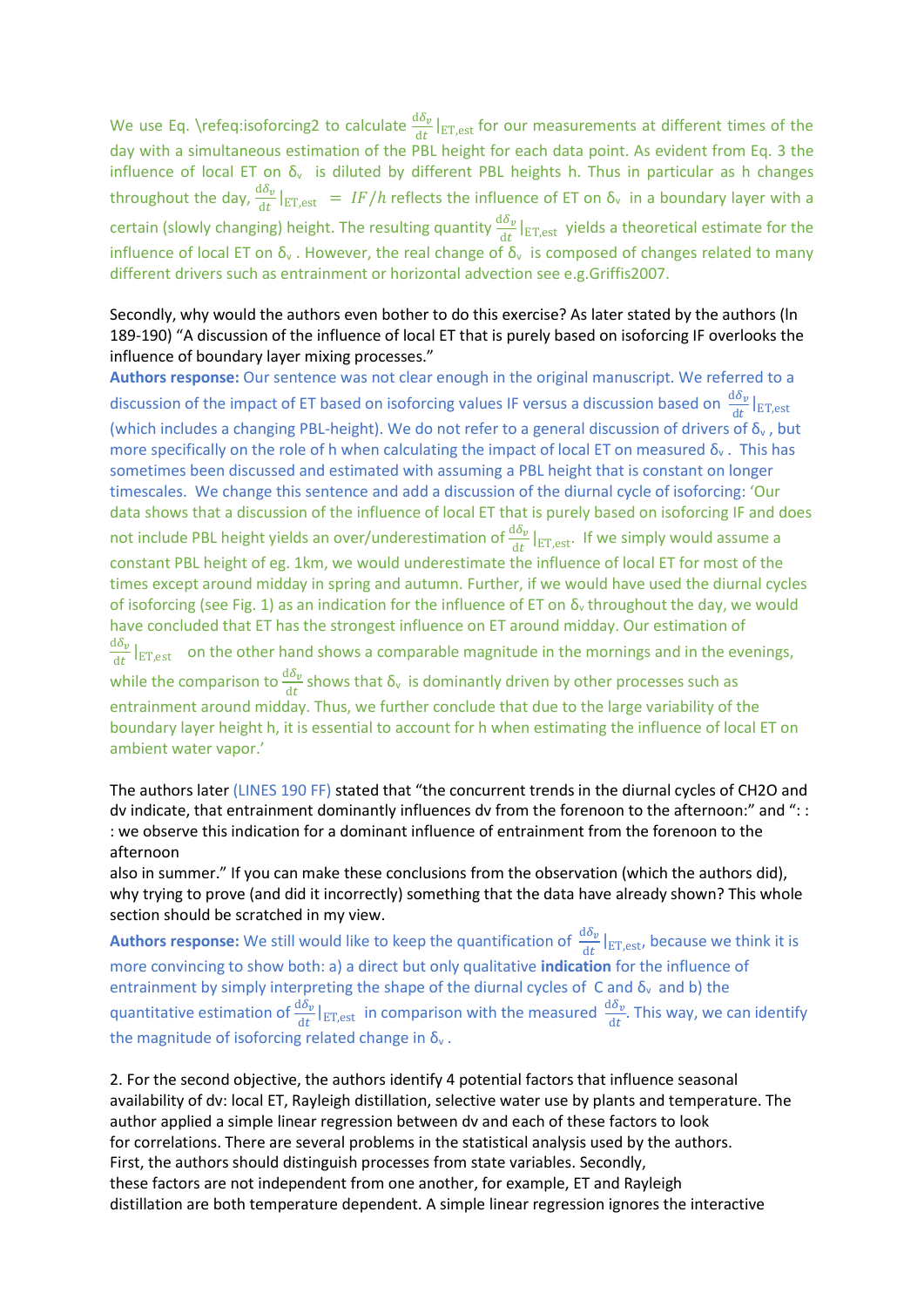effect between processes and state variables. Ideally, one should carry out a full BL budget calculation with a numeric model that considers thermodynamic isotopic fractionation. At the very least, the authors need to consider a multivariate regression that considers the interactive effect among variables. A simple linear regression is inappropriate. **Authors response:** Thanks for this remark. We agree that the statistical analysis benefits from a multivariate regression. A full BL budget calculation that includes thermodynamic isotopic fractionation would be beyond the scope of this work. In the revised manuscript, we present a multivariate regression of the dataset.

3. The authors use sloppy statistics. This manuscript reports incredibly small p-values (10ˆ-35) that are simply not meaningful. The p-value is calculated from the data and depends on the sample size (number of data points). It is possible to get p values to the -35 decimal points but that is simply because of we have the computing power to do this. More data points give you smaller p values. The bigger issue is, is the p value reliable? The p values shown in Table 3 are simply not meaningful. The difference in the p values between all times and period of green leaves is likely an artifact of sample size. Some statisticians have urged not to use p values but to use other alternative statistical matric because it is too often misinterpreted (see Halsey 2019 http://dx.doi.org/10.1098/rsbl.2019.0174). This study is another example of why. The authors should limit reporting p values to a more reliable estimate.

**Authors response:** Thanks for this comment and for pointing out the interesting paper by Halsey et al. 2019. We fully agree that reporting such small p-values is not helpful. We will correct this and will use a p-value notion marking only ( $p$ <10^-5) with a  $*$  and also give AIC numbers for multivariate regressions.

# 4. After redo the statistical analysis, the authors must re-evaluate their interpretation of the results and draw proper conclusion accordingly.

**Authors response:** We added a multivariate regression and changes the discussion accordingly. Concerning ET as a potential driver, we find a negative dependency between  $\frac{d\delta_v}{dt}\big|_{E T, e s t}$  and  $\setminus \delta_v$  also in the multivariate regression. We discuss that this is physically not meaningful. Further, the multivariate regression did not yield a physically meaningful explanation with lower AIC than a simple correlation with temperature as the only driver. Thus, in the revised manuscript we focus more on this correlation.

## Technical comments:

# Ln 25. Do you mean a major driver of dv variability? Why the remove of precipitation only acts on seasonal time scales?

**Authors response:** Here we focus on Rayleigh distillation as a cumulative removal of rain from the atmosphere. We think this might not have been clear enough in the original manuscript. We changed this sentence to 'At seasonal time scales the cumulative rainout of an air mass as it ages from its origin (e.g by Rayleigh destillation) is a major driver of the variability of  $\delta_{v}$ .'

# Ln29. Your description of the amount effect is very crude and can cause confusion. Please be more elaborative on the amount effect.

**Authors response:** We rephrased the writing to be clearer about the complexity of the empirical amount effect, that can be a result of many different processes depending on the location. We further added some information on the influence of deep convection on the amount effect, as mentioned by Tharammal et al. 2017 JGR-A: 'These complex processes yield the 'temperature effect', a positive correlation between condensation temperatures and higher delta-values of precipitation (see e.g. Dansgaard1964) and the empirical 'amount effect', a negative correlation between the total amount and the mean isotopic composition of precipitation (see e.g. Dansgaard1964, Tharammal2017). However, the 'amount effect' can be a result of many different processes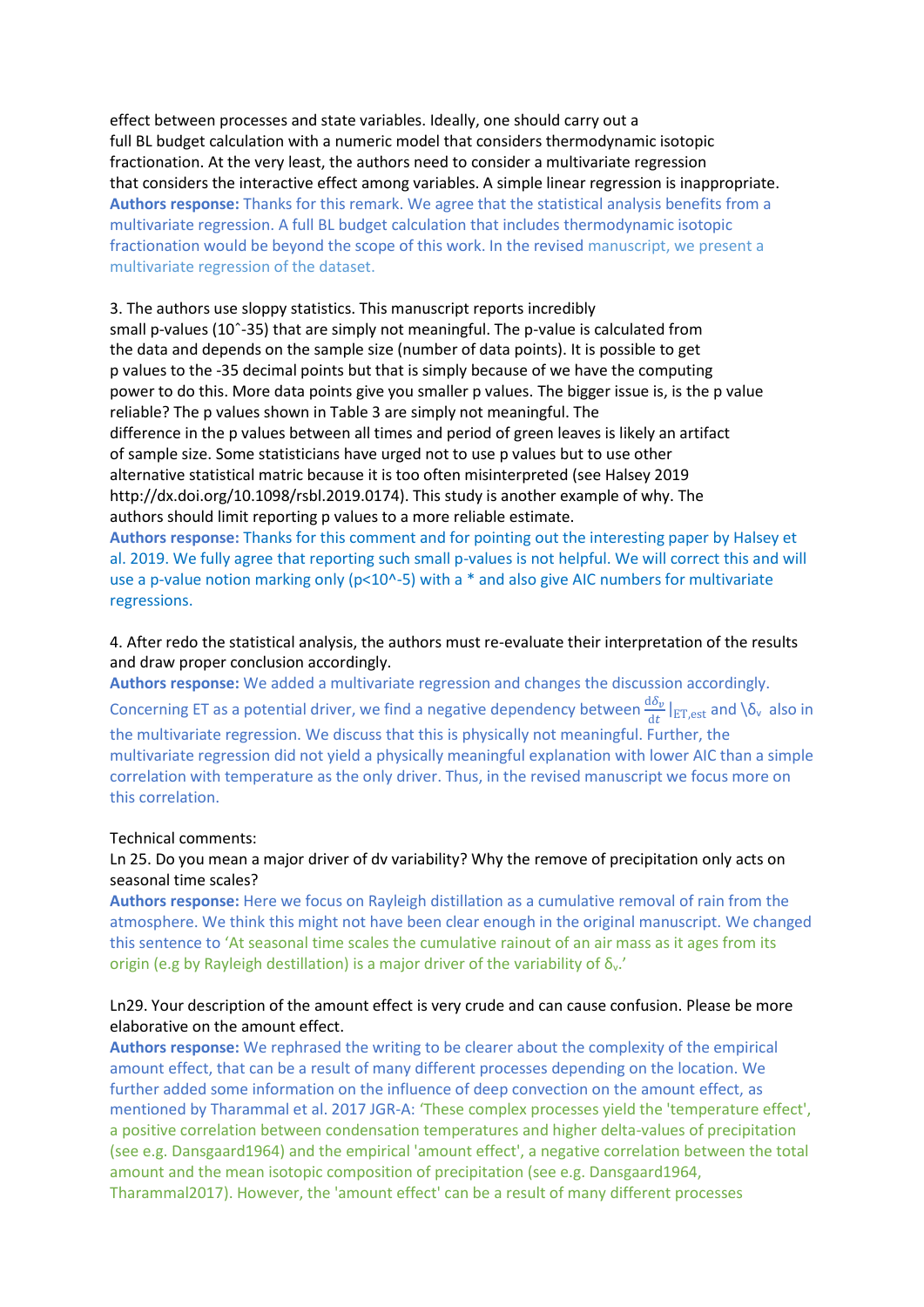## depending on the location. For example the amount effect can be strongly moderated by deep convection (see e.g. Tharammal2017).'

Ln37-38. It's unclear what 'different importance' means based on R2 values; this sentence is hard to read. It's easier to see the effect by a state variable (such as temperature) but it becomes harder to visualize by a process (like Rayleigh rainout). Can you explain how Rayleigh process may differ seasonally that in turn affect seasonal variability of dv?

#### **Authors response:**

With 'difference importance' we wanted to refer to the considerable differences in correlations between  $log(T)$  and  $\delta_{v}$  that have been done by many other authors and that have been interpreted to reflect in how far the data could be explained by Rayleigh distillation. In the revised manuscript we explain this a bit more detailed: 'Thus, at different field sites,  $\delta_{\rm v}$  and log(T) are differently strong correlated. This indicates, that Rayleigh processes might play a dominant role in some cases (potentially explaining up to 78% of the variability) while in other cases other processes are more relevant (see also Huang2014 for details).'

We also add some more information and citations here to explain that Rayleigh distillation is only a very simple model for the cumulative removal of rain from the atmosphere: 'However, the removal of rain from the atmosphere by Rayleigh distillation is only a very simple model, while both, changes in the originating air masses and rainout processes are much more complex (see e.g. Noone2011).

# Ln51-52, a correlation does not suggest a causal effect; maybe that was not what you meant to suggest but the writing makes it seem that way.

**Authors response:** We agree and changed the writing to not imply that a correlation suggests a causal effect. New version: 'At seasonal time scales, some authors found evidence for a dominant role of Rayleigh processes (Lee2006, Wen2010).'

# Ln61-62, consider revise this sentence to "Only one of these studies performed direct dET measurements in a forest".

**Authors response:** We followed the suggestion and changed to 'Only one of these studies, the one by Huang2014, performed direct  $\delta_{ET}$  measurements in a forest, however based on a flux-gradient approach, not eddy covariance.'

# Ln99 pls provide more details on how exactly  $\delta_{ET}$  was calculated. Did you perform a spectral analysis to examine potential loss of energy due to the differences in the sampling frequency between EC and isotope measurements?

**Authors response:** Thanks for this remark we agree that it is helpful to add some more details about the data evaluation to the manuscript – this might have been to short in the original manuscript. Concerning the measurement frequencies of the different instruments, we add: 'We combined the 20Hz anemometer measurements with the 2Hz measurements of  $C_H$ 20,  $\delta^{18}O_v$  and  $\delta D_v$  yielding a 2Hz dataset of simultaneous measurements of isotopologue concentrations and 3D windspeed to calculate the magnitude and the isotopic composition of ET using the eddy covariance software EddyPro, version 6.2.0 LiCorBiosciences2016.**'**

Concerning data evaluation steps for flux calculations, we added:

'The used method to correct for high-frequency dampening, was based on the work of Ibrom2007, as recommended for closed path analyzers with loge tubing (LiCorBiosciences2016).'

Concerning the influence of the reduces measurement frequency, we add the following to the revised manuscript: 'In particular, we analyzed the influence of technical limitation such as the comparably slow measurement frequency of 2 Hz on water vapor flux measurements by additionally using 20Hz measurements of C<sub>H2O</sub> using a standard closed path CO<sub>2</sub> and H<sub>2</sub>O v analyzer (LI-6262 LiCor Inc., Lincoln, USA). We mathematically reduced its measurement frequency down to 2Hz seeBraden-Behrens2019 and found that the resulting 2Hz dataset captured more than 98% of the variability of the 20Hz dataset (see Braden-Behrens2019).'

However, for a detailed description of the different and complex data evaluation steps, we refer to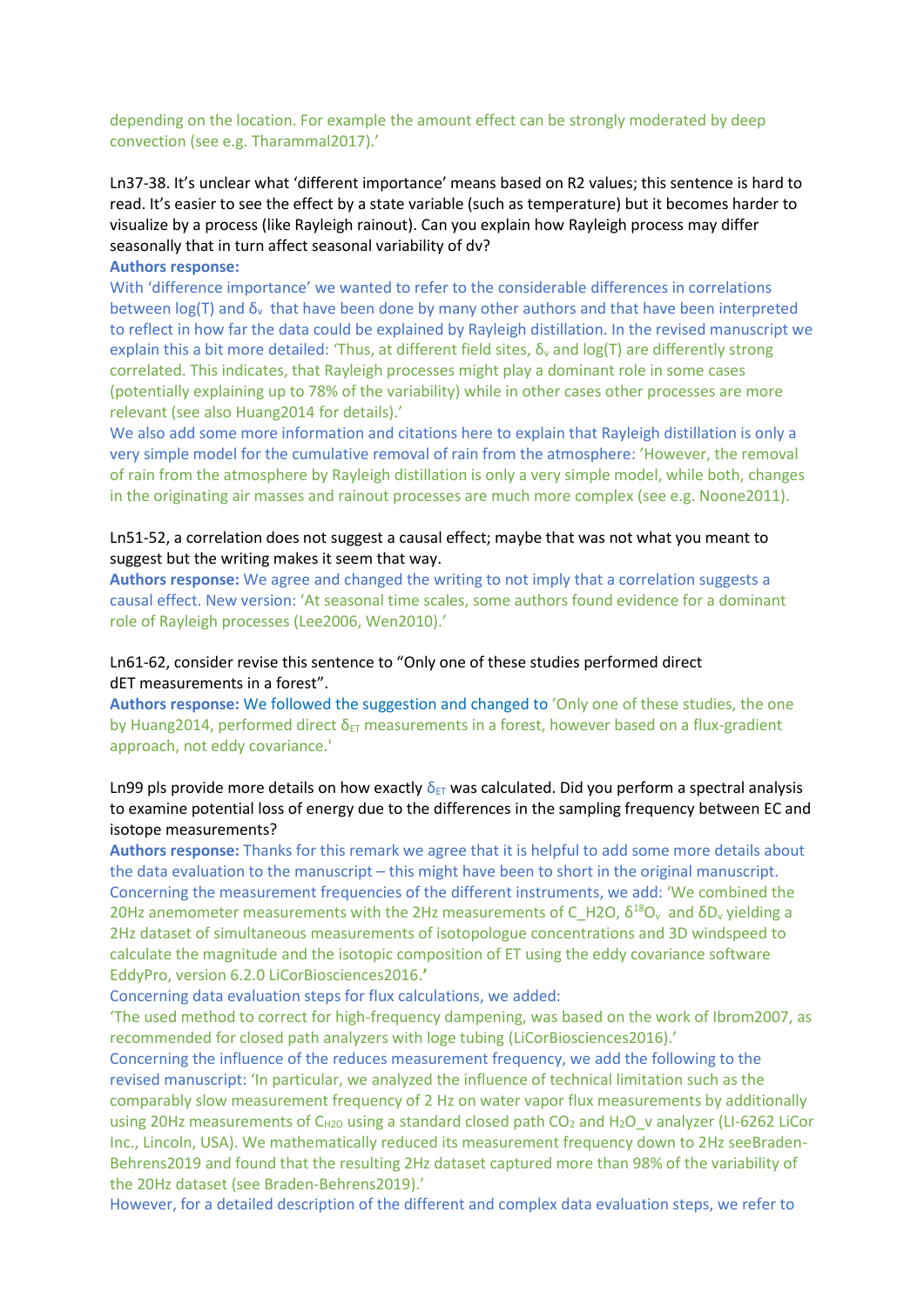# Ln123 More precisely speaking, VPD is calculated from temperature and RH data which were directly measured.

**Authors response:** Thanks, for pointing this out, in the revised manuscript, we removed 'VPD' from this list, because it is not directly measured.

# Ln128. Can you give a brief description on how the rain sampler is designed to store its water to prevent evaporation?

**Authors response:** Yes, we include the following to the manuscript:

'In brief, these rain samplers, reduce evaporation by minimizing the water surface exposed to the atmosphere. This is achieved by using a thin tube from the funnel down to the bottom of the sampling bottle and additionally using a very long and thin tube to adjust the air pressure in the sampling bottle, (see Groning2012).'

#### Ln135. Avoid jargon; just say using ECMWF data product

**Authors response:** We changed the whole section about PBL height and avoid jargon.

Ln145 delete this sentence DONE; rework this paragraph. Rather than copying from the manual, it would be more useful to describe how you retrieve PBL h from IFS.

**Authors response:** The whole section on PBL height has been reworked, replacing the quotes from the manual, and describing how PBL h has been retrieved from the IFS/ERA5 product. It should be clearer now that both PBL height as well as the associated random uncertainty is a product readily delivered as part of ERA5 rather than being derived in the current study. In addition, we have added information on the uncertainty of the product relative to radiosonde measurements and on the representativity of the grid cell of ERA 5 relative to the study site.

Ln179 what is the time unit here? Is this 0.1 permil per second, per minute or per hour? Assuming 0.1 permil per hour, from 8am to 5pm, dv would've increased by 0.9 permil d18O and almost 10 permil dD. But Fig 1 shows a decrease in d18O by \_ 1 permil while a decrease in dD by \_ 5 permil. How do you reconcile the inconsistency between these results?

## **Authors response:**

Yes, the unit is per hour. We added this missing unit to the manuscript. The inconsistency that you are referring to is the difference between  $\frac{d\delta_v}{dt}|_{ET,est}$ . This is exactly what we refer to in line 179ff – but instead of focusing on  $\delta_v$  (Fig 1), we focus on its temporal derivative  $\frac{d\delta_v}{dt}|_{\text{meas}}$  in Fig. 2. We address this discrepancy in the followingsentence: 'The directly measured diurnal cycles of  $\frac{d\delta_{\bm v}}{dt}\big|_\text{meas}$  do not agree with this isoforcing-related estimate  $\frac{d\delta_v}{dt}|_{ET,est}$  (see Fig. 2). In particular in spring and summer, we measure negative values of  $\frac{d\delta_v}{dt}|_{\text{meas}}$  around midday, associated with a depletion of ambient water vapor, while the isoforcing-related change  $\delta_v$  always yields an enrichment.' We think this is now clearer after we distinguished more consistently between  $\frac{d\delta_v}{dt} |_{\text{ET,est}}$  and between  $\frac{d\delta_{\nu}}{dt}|_{\text{meas}}$  and also changed the axis label in Fig 2 accordingly.

Ln180-185 As stated above, this conclusion is flawed as the calculation was based on an invalid assumption of no entrainment while BL h is allowed to grow. **Authors response:** Please see our comment above.

Ln186-194 These remarks acknowledge the authors have known the answer from the observation but still decided to use a reverse logic to disapprove something they already knew could not be true. Hmmm interesting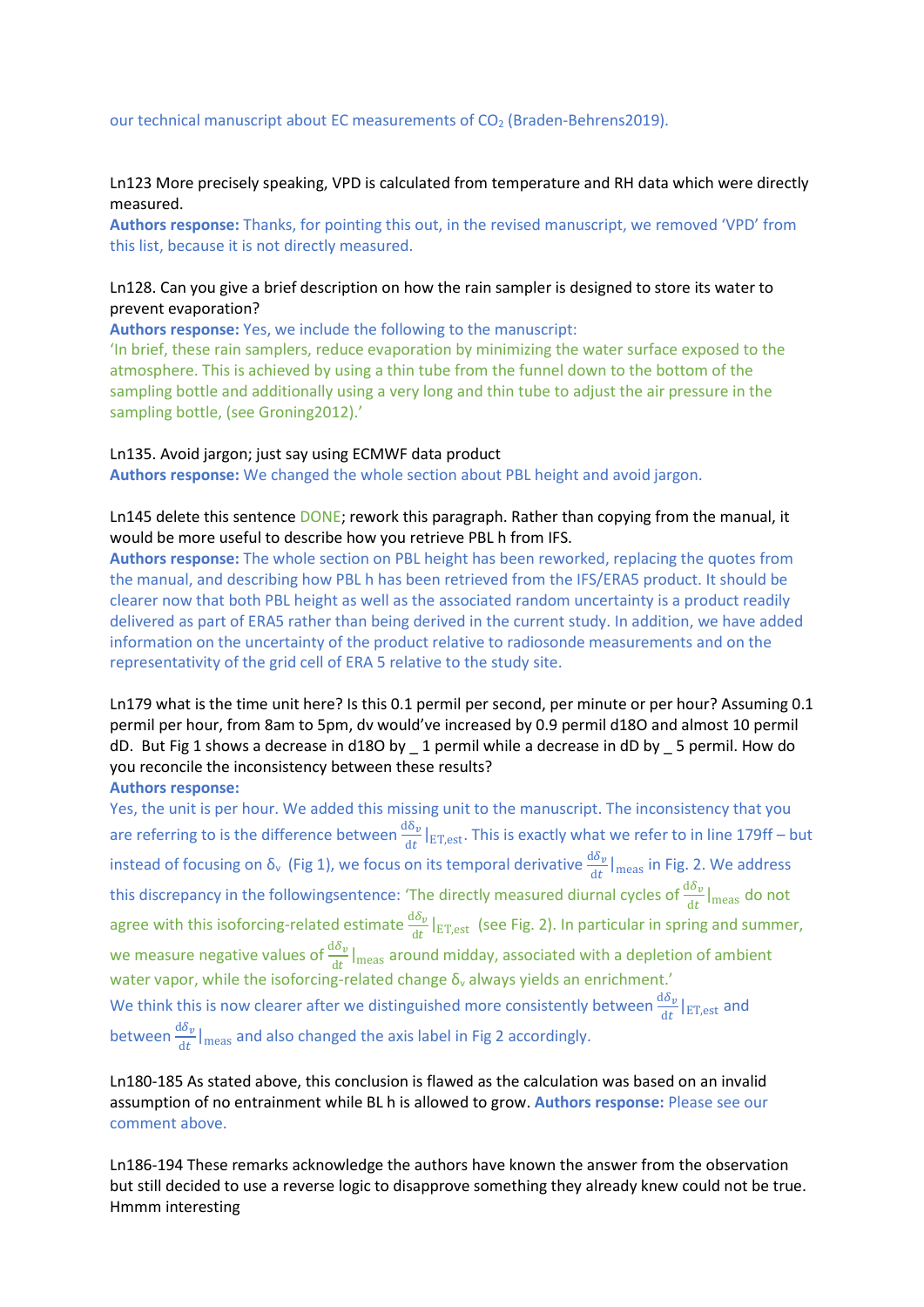**Authors response:** There are different aspects that might have caused unclarity here:

- 1. Here we distinguish between isoforcing IF and  $\frac{d\delta_v}{dt}$ . (which is based on Isoforcing, but includes dilution by the PBL). Please see our comment above, referring to lines 189-190.
- 2. As explained above (referring to line 190 ff), we draw our conclusions on the diurnal cycles shown in figures 1 and 2 because we think it is more convincing to show both: a) a direct but only qualitative **indication** for the influence of entrainment by simply interpreting the shape of the diurnal cycles of C and δ<sub>v</sub> and b) the **quantitative estimation** of  $\frac{dδ_v}{dt}$  |<sub>ET,est</sub> in comparison with the measured  $\frac{d\delta_{\nu}}{dt}$ . This way, we can identify the magnitude of isoforcing related change in  $\delta_y$ . We think using both approaches is much more convincing than only discussing the shape of measured C and delta values.
- 3. The focus of our analysis was on quantifying the influence of ET for different timescales. We try to be clearer about that in the revised manuscript. Eg. We added the following to the introduction: 'We hypothesize, that at our measurement position, local ET is an important driver of  $\delta_{v}$  at both, the seasonal and the diurnal time scale and use our direct

measurements in combination with PBL height h to quantify the influence of ET on  $\delta_{v}$ .' We additionally restructured the paragraph (lines 186FF of the original manuscript) because we think this help to be clearer about the reasons for our conclusions.

Ln195-200 I found this section puzzling. TKE is a measure for the intensity of turbulence. h is most commonly defined by an inversion in potential temperature and dewpoint and is often estimated by radio sounding or lidar. It does not make sense to make direct comparison between TKE to PBL h (yes, they are both part of the boundary layer dynamics) because there is not a causal effect between the two. Simply presenting correlations without context is meaningless (if seeking covariation is the goal, why not presenting correlations with other meteorological variables? why do you choose to only present TKE? I would suggest removing TKE altogether.

**Authors response:** We removed this section/ the analysis of TKE from our manuscript.

#### Ln204 -12 permil for dDv? Is this a typo?

**Authors response:** Yes, this was a typo. We changed it to to -88\permil

#### Ln206 Shouldn't selective water use by plants be included in ET?

**Authors response:** Thanks for pointing this out. We removed 'selective water use by plants' in this sentence.

Ln209 some would argue 7m above the top of the canopy is pretty far out; it is likely outside the subsurface BL near the forest canopy. Since you mention TKE, why don't you show a profile of vertical wind speed and momentum fluxes? It will give you an idea if your sensors are within the canopy subsurface BL.

**Authors response:** We agree that this would be interesting, but we do not have wind profile data available for this cite.

## Ln222-223, do you have an explanation of why you found a correlation between dET and dDv but not with d18Ov?

**Authors response:** We think this might be related to the signal to noise ratio, that is better for dD than for d18O. We added this hypothesis to the manuscript.

## Ln225-234 these interpretations are based on flawed stats

**Authors response:** Please see our comment above – we changed to multivariate regression.

Ln238. Bowling et al. 2017 is not an appropriate citation here. Remove. **Authors response:** We removed this citation.